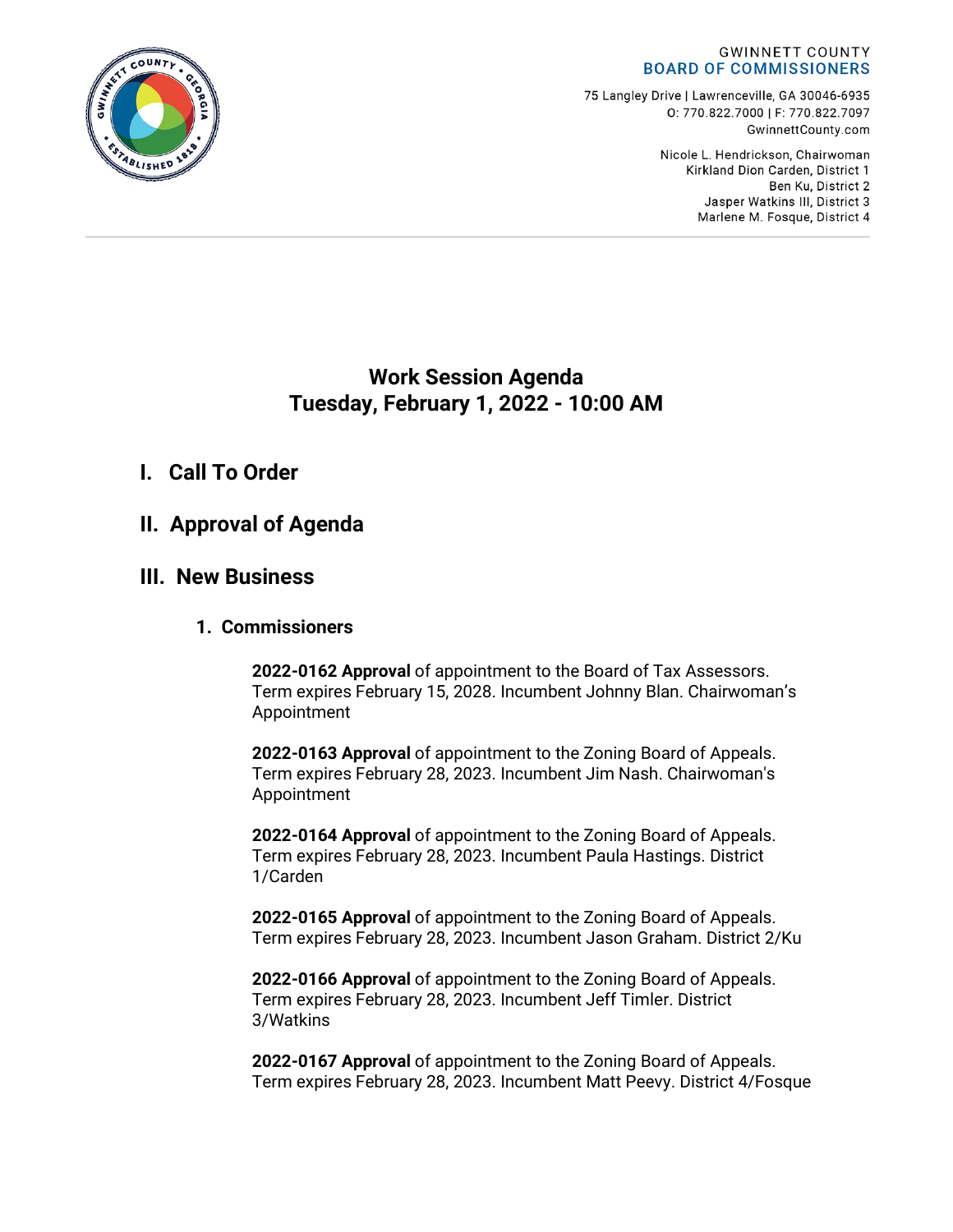# **III. New Business**

#### **1. Commissioners**

**2022-0168 Approval** to accept the resignation of Greg Beadles, Non-Residential Developer Representative, from the Development Advisory Committee. Member serves at the pleasure of the Board of Commissioners.

### **2. Multiple Departments**

**2022-0037 Approval** to renew BL013-21, door and door frame repairs and replacements on an annual contract (March 16, 2022 through March 15, 2023), Departments of Community Services and Water Resources, with Security Resources dba Door Resources, Inc., base bid \$120,000.00. (Staff Recommendation: Approval)

**2022-0063 Approval** to renew BL007-19, purchase only and purchase and installation of sod and sprigs on an annual contract (March 27, 2022 through March 26, 2023), Departments of Community Services, Transportation and Water Resources, with Arthur A. Jones & Associates dba Buck Jones Nursery; Benson Construction Company, Inc.; Kirkpatricks Turf & Landscape Management, LLC; and Tifton Sod, Inc. dba Tifton Turf, base bid \$282,000.00. (Staff Recommendation: Approval)

### **3. Community Services/Tina Fleming**

**2022-0075 Approval** to renew BL008-19, repair and maintenance of aquatic dehumidification systems on an annual contract (April 16, 2022 through April 15, 2023), with Southeastern Heating and Air, Inc., base bid \$300,000.00. (Staff Recommendation: Approval)

**2022-0082 Approval** to renew BL041-20, provision of commercial moving services on an annual contract (April 22, 2022 through April 21, 2023), with Suddath Relocation Systems of Atlanta, Inc., base bid \$157,720.00. (Staff Recommendation: Approval)

**2022-0100 Approval/authorization** for the Chairwoman to execute a contract with Gwinnett County Department of Family and Children Services in the amount of \$660,638.00 for the period of January 1, 2022 through December 31, 2022. Subject to approval as to form by the Law Department. (Staff Recommendation: Approval)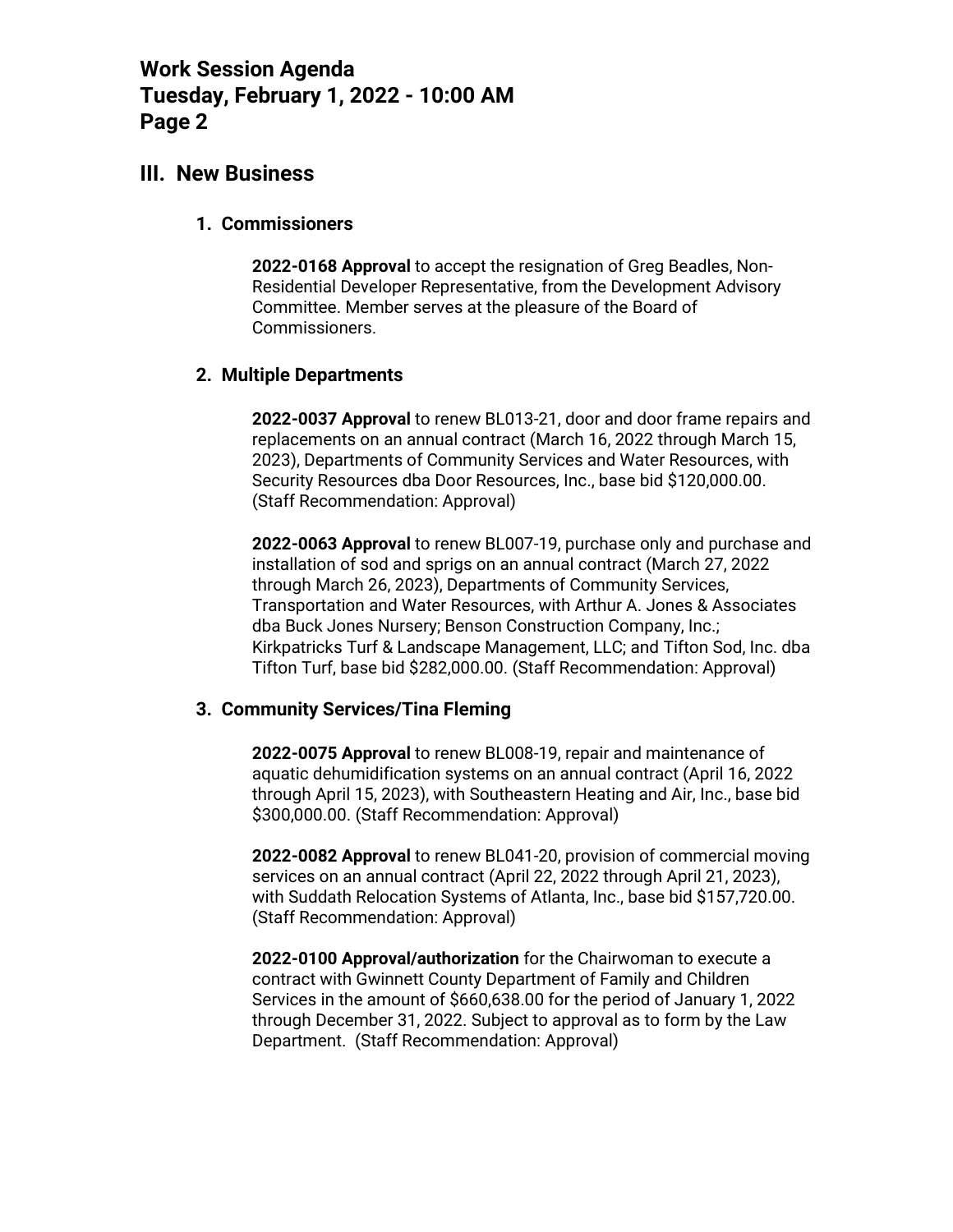# **III. New Business**

#### **3. Community Services/Tina Fleming**

**2022-0158 Approval/authorization** for the Chairwoman to execute a contract with View Point Health, in the amount of \$1,043,341.00 for the period of January 1, 2022 through December 31, 2022. Subject to approval as to form by the Law Department. (Staff Recommendation: Approval )

**2022-0159 Approval/authorization** for the Chairwoman to execute a contract with Gwinnett Coalition for Health and Human Services, in the amount of \$235,088.00 for the period of January 1, 2022 through December 31, 2022. Subject to approval as to form by the Law Department. (Staff Recommendation: Approval)

**2022-0160 Approval/authorization** for the Chairwoman to execute a contract with United Way of Greater Atlanta d/b/a HomeFirst Gwinnett, in the amount of \$600,000.00 for the period of January 1, 2022 through December 31, 2022. Subject to approval as to form by the Law Department. (Staff Recommendation: Approval)

**2022-0161 Approval/authorization** for the Chairwoman to execute a contract with Mosaic Georgia Inc., in the amount of \$496,500.00 for the period of January 1, 2022 through December 31, 2022. Subject to approval as to form by the Law Department. (Staff Recommendation: Approval)

**2022-0192 Approval/authorization** for the Chairwoman to execute a contract with Gwinnett County Board of Health d/b/a Gwinnett County Health Department, in the amount of \$2,074,641.00 for the period of January 1, 2022 through December 31, 2022. Subject to approval as to form by the Law Department. (Staff Recommendation: Approval)

#### **4. Financial Services/Buffy Alexzulian**

**2022-0080 Award RP008-21**, printing and mailing of various tax forms on an annual contract (February 8, 2022 through February 7, 2023), to Diversified Companies, LLC, base amount \$191,332.75. Contract to follow award. Subject to approval as to form by the Law Department. (Staff Recommendation: Award)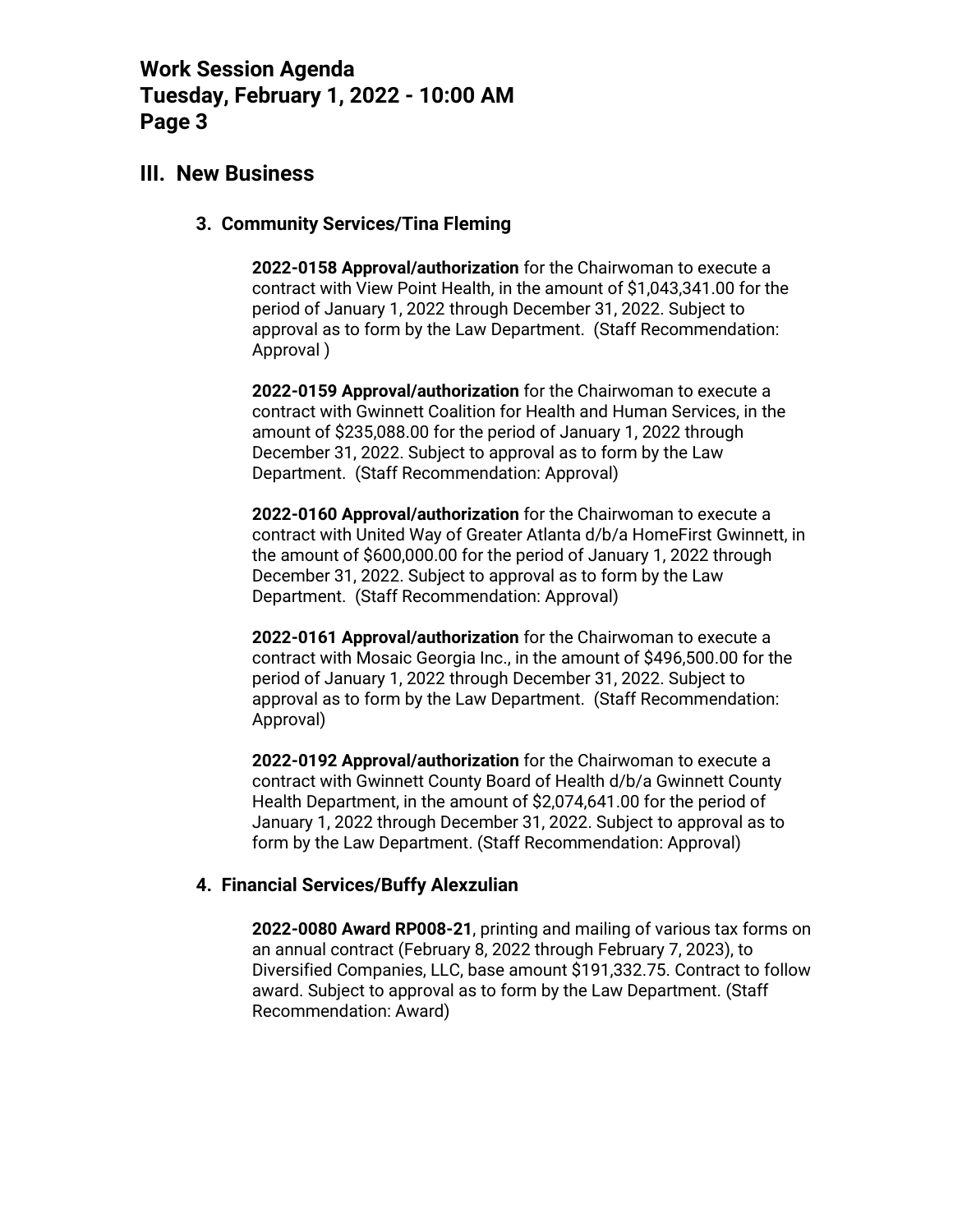# **III. New Business**

### **4. Financial Services/Buffy Alexzulian**

**2022-0157 Approval** of tax digest corrections, including changes to the digest, additions, deletions, and errors discovered during the billing and collection process of the Tax Assessors and Tax Commissioner's Office. Adjustments amount to an increase of assessed value in the amount of \$20,972,300.00, a decrease in assessed value of \$10,392,150.00 for a net increase of \$10,580,150.00 for tax years 2016 through 2021. (Staff Recommendation: Approval) (Board of Assessors Approved on January 5, 2022, Vote 5-0)

### **5. Fire Services/Russell S. Knick**

**2022-0081 Approval** to renew BL129-18, purchase of leather structural firefighter boots on an annual contract (February 6, 2022 through February 5, 2023), with Bennett Fire Products Company, Inc., base bid \$100,375.00. (Staff Recommendation: Approval)

**2022-0060 Approval/authorization** for the Chairwoman to execute a Memorandum of Agreement between Georgia Emergency Management Agency (GEMA) - Homeland Security Georgia Search and Rescue Team and Gwinnett County. This Agreement will provide for mutual assistance between the participating parties in managing any emergency or disaster duly declared by the governing authority of any participating party. Subject to approval as to form by the Law Department. (Staff Recommendation: Approval)

#### **6. Information Technology Services/Dorothy Parks**

**2022-0068 Approval** to renew BL001-18, on-demand installation services for voice and data wiring on an annual contract (February 20, 2022 through February 19, 2023), with Core Technologies, Inc. and Ideal Communications, Inc., base bid \$532,813.00. (Staff Recommendation: Approval)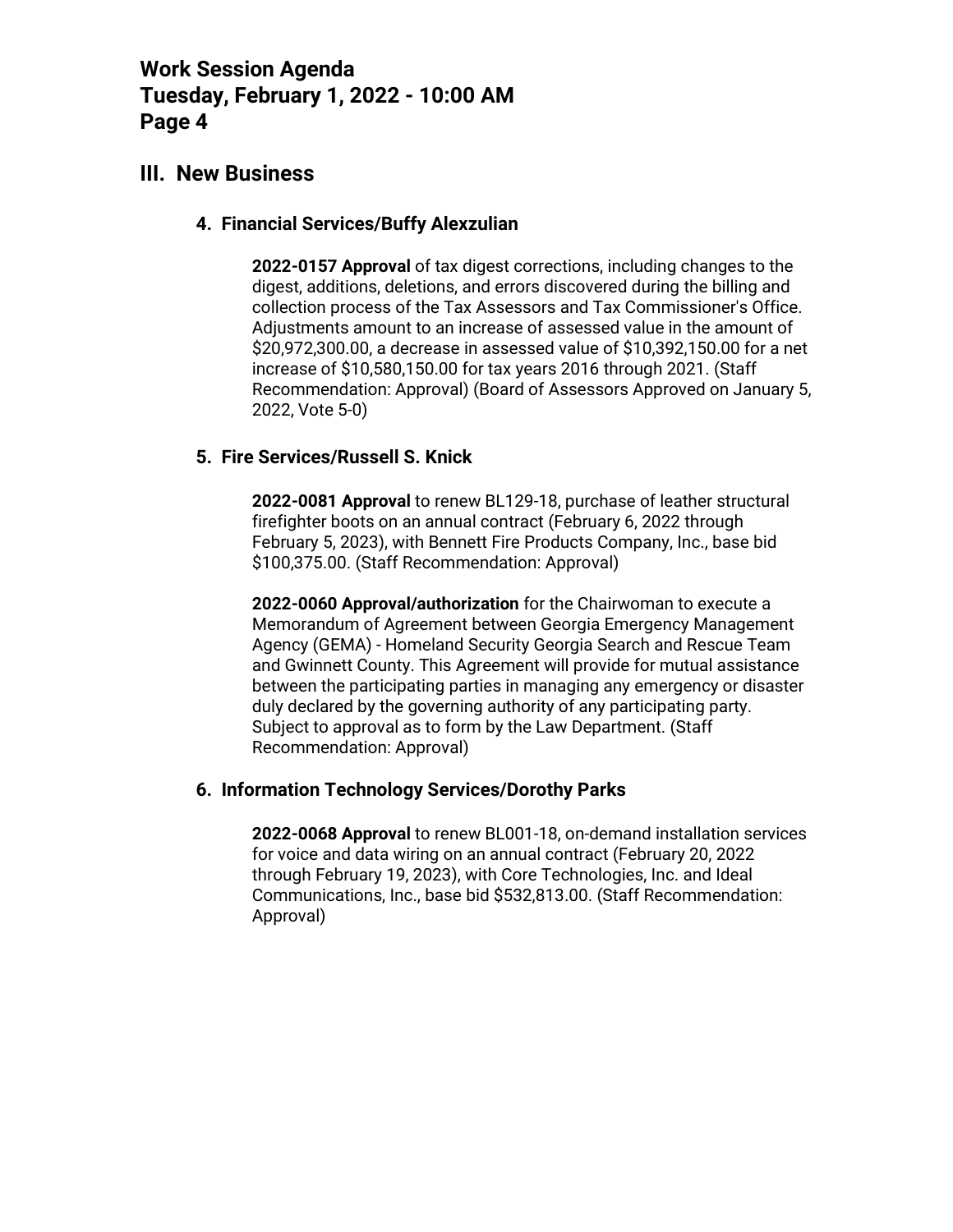## **III. New Business**

### **7. Law Department/Michael P. Ludwiczak**

**2022-0098 Approval/authorization** for Declaration of Taking Condemnation proceedings for the property of Roman International, LLC, U.S. Small Business Administration, and Bruce L. Jaffe, consisting of 26,121.13 square feet of fee simple right of way, 6,614.35 square feet of permanent construction easement, 669.42 square feet of permanent drainage easement, and 2,241.08 square feet of 48-month temporary driveway easement, Tax Parcel No. R6052 002, 2123 Parkwood Road, amount \$119,800.00. Subject to approval as to form by the Law Department. This project is funded by the 2017 SPLOST program.

**2022-0189 Approval/authorization** to amend Chapter 6 of the Code of Ordinances of Gwinnett County, entitled Alcoholic Beverages, by adding new Sections 6-73 and 6-129 and by repealing Sections 6-4 and 6-125 and replacing them with new Sections 6-4 and 6-125. Subject to approval as to form by the Law Department.

#### **8. Planning & Development/Susan Canon**

**2022-0078 Approval** of Waiver of Time Lapse Requirement for Zoning for property located at 3075 Lawrenceville Highway. The applicant, Rich-West Properties c/o Mahaffey Pickens Tucker, LLP, requests waiver of the 12 month time lapse requirement for zoning relating to prior case, RZM2021- 00009. District 4/Fosque

#### **9. Police Services/James D. McClure**

**2022-0039 Approval** to accept a donation of nine (9) new LOF Streetfighter K9 vests valued at \$10,800.00 from the Georgia Police K9 Foundation. This donation will be used by the Gwinnett County Police Department's Special Operations Section, K9 Unit. This donation will outfit the entire unit and replace soon expiring K9 vests that are currently in use.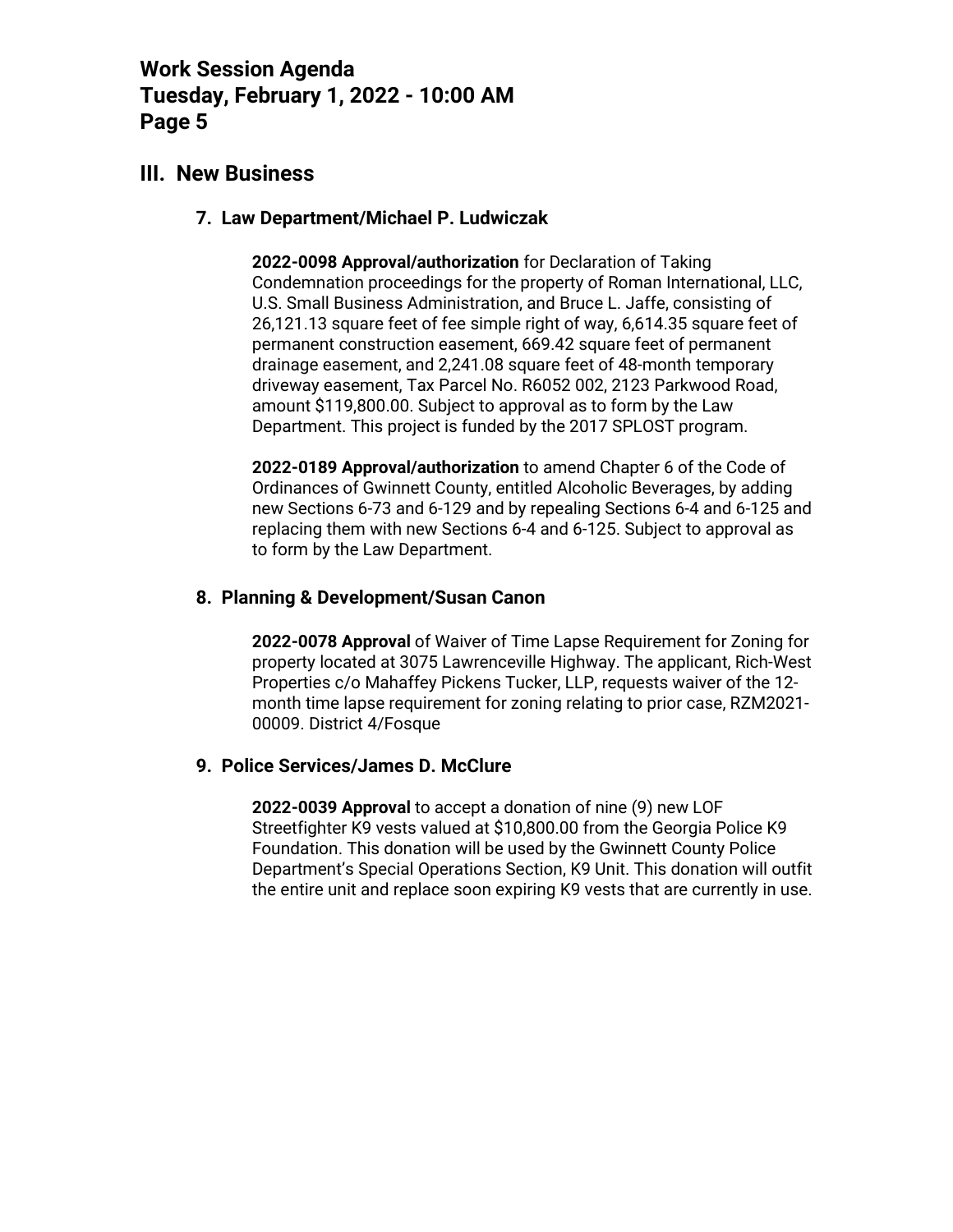# **III. New Business**

#### **9. Police Services/James D. McClure**

**2022-0061 Approval** to apply for and accept, if awarded, a grant by the Georgia Emergency Management and Homeland Security Agency (GEMA/HS), in the amount of \$50,000.00. Funds will be used to procure emergency management supplies in accordance with the Federal Emergency Management Agency (FEMA) authorized equipment list and professional services. A County match of \$50,000.00 is required and will be covered through in-kind personnel salaries. Approval/Authorization for the Chairwoman or designee to execute grant documents or any other necessary documents. Subject to approval as to form by the Law Department. Contract to follow award.

### **10. Transportation/Lewis Cooksey**

**2022-0090 Award BL129-21**, Burns Road at Dickens Road intersection improvement project, to Summit Construction & Development, LLC, amount not to exceed \$1,433,788.28. Contract to follow award. Subject to approval as to form by the Law Department. This project is funded by the 2017 SPLOST Program. (Staff Recommendation: Award)

**2022-0029 Approval** to renew BL010-18, right-of-way mowing of County roads on an annual contract (March 21, 2022 through March 20, 2023), with Yellowstone Landscape SE, LLC, base bid \$835,000.00. (Staff Recommendation: Approval)

**2022-0035 Approval** to renew BL012-18, mowing and trimming of landscaped roadsides and along public sidewalks on an annual contract (March 21, 2022 through March 20, 2023), with ACS Landscape Management, Inc. for Section A, and Yellowstone Landscape SE, LLC for Section B, base bid \$1,025,000.00. (Staff Recommendation: Approval)

**2022-0084 Approval** to renew BL131-18, purchase and installation of guardrail and fencing on an annual contract (February 16, 2022 through February 15, 2023), with Martin-Robbins Fence Company, base bid \$220,000.00. (Staff Recommendation: Approval)

**2022-0096 Approval** of incorporation of Valley Road (Sweetwater Drive to US 29/SR 8/Lawrenceville Highway) into the Gwinnett County Speed Hump Program. Total estimated cost is \$3,378.61. This project is funded by the 2014 SPLOST Program. Subject to approval as to form by the Law Department. (Staff Recommendation: Approval)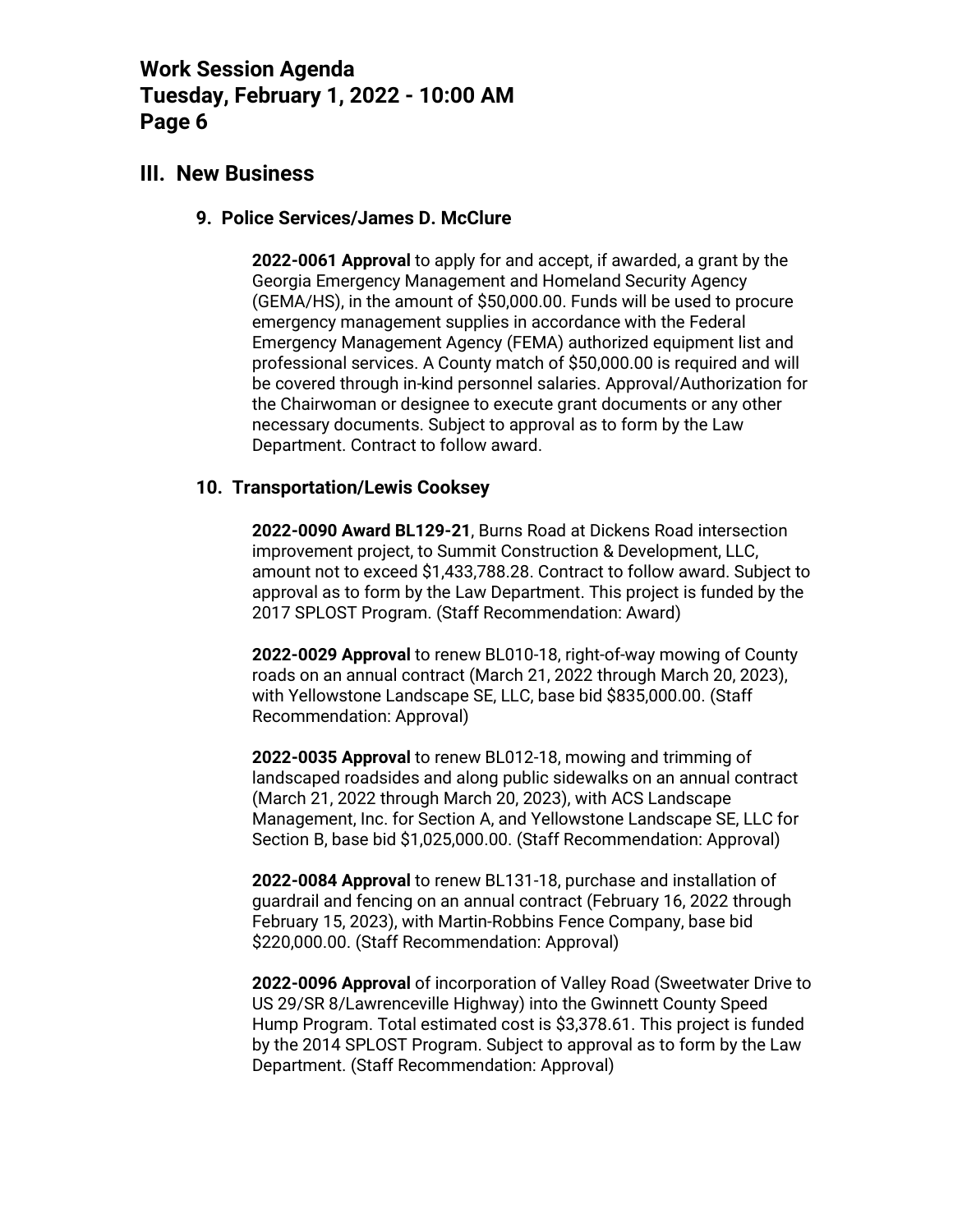# **III. New Business**

### **10. Transportation/Lewis Cooksey**

**2022-0097 Approval** of incorporation of Holman Road into the Gwinnett County Speed Hump Program. Total estimated cost is \$36,175.43. This project is funded by the 2014 SPLOST Program. Subject to approval as to form by the Law Department. (Staff Recommendation: Approval)

**2022-0101 Approval/authorization** for the Chairwoman to execute an Intergovernmental Agreement between the Georgia Department of Transportation (GDOT) and Gwinnett County for the coordination and cooperation for the GDOT's Traffic Signal Operations (SigOps) Program. Approval/authorization for the Chairwoman or designee to execute any and all related documents. Subject to approval as to form by the Law Department. (Staff Recommendation: Approval)

### **11. Water Resources/Tyler Richards**

**2022-0036 Approval** to renew BL005-20, provision of instrumentation calibration, maintenance, repair and replacement of various equipment for the Department of Water Resources on an annual contract (March 9, 2022 through March 8, 2023), with Argus Group Holdings dba Premier Safety, base bid \$200,000.00. (Staff Recommendation: Approval)

**2022-0062 Approval** to renew BL016-18, provision of HVAC maintenance and repair services for various Department of Water Resources locations on an annual contract (April 18, 2022 through April 17, 2023), with Capital City Mechanical Services, Inc.; Maxair, Inc.; and United Maintenance, Inc., base bid \$1,500,000.00. (Staff Recommendation: Approval) (Water and Sewerage Authority Approved on January 10, 2021, Vote 4-0.)

## **IV. Old Business**

(The following items will be considered at the 2:00 PM Business Session)

### **1. Commissioners**

**2021-1652** (Formerly GCID 20211519) **Approval** of appointment to the Planning Commission. Member serves a one-year term beginning January 1st of each year, and member may be removed by a majority vote of the Board of Commissioners at any time. Term expires December 31, 2022. Incumbent Kim Hartsock. District 1/Carden (Tabled on 1/4/2022)